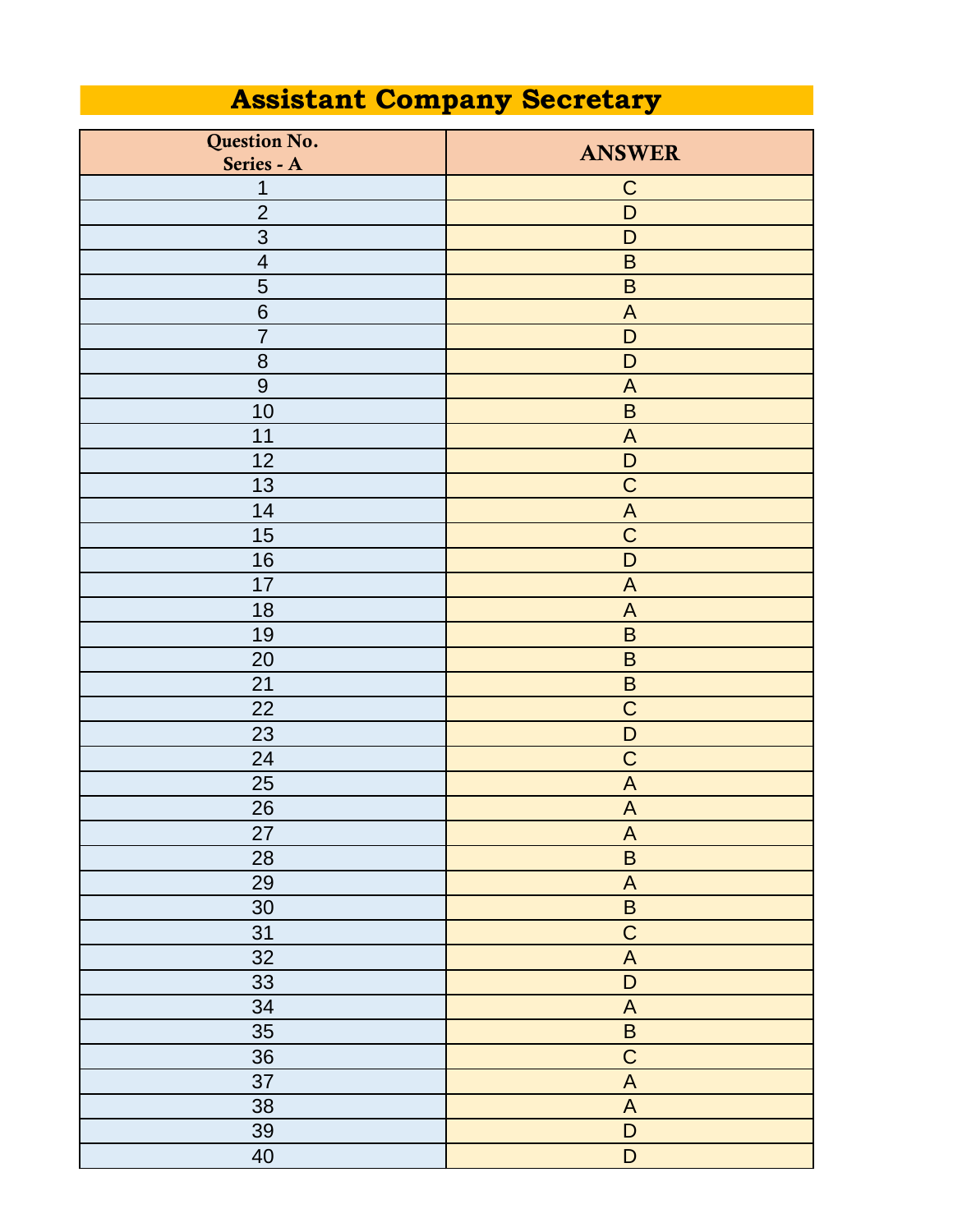| 41 | $\boldsymbol{\mathsf{A}}$                                         |
|----|-------------------------------------------------------------------|
| 42 | $\sf B$                                                           |
| 43 | $\mathsf D$                                                       |
| 44 | $\mathsf D$                                                       |
| 45 | $\overline{C}$                                                    |
| 46 | $\boldsymbol{\mathsf{A}}$                                         |
| 47 | $\overline{D}$                                                    |
| 48 | $\mathsf{A}% _{T}=\mathsf{A}_{T}\!\left( \mathsf{A}_{T}\right) ,$ |
| 49 | $\boldsymbol{\mathsf{A}}$                                         |
| 50 | $\boldsymbol{\mathsf{A}}$                                         |
| 51 | $\mathsf{D}%$                                                     |
| 52 | $\sf B$                                                           |
| 53 | $\boldsymbol{\mathsf{A}}$                                         |
| 54 | $\overline{D}$                                                    |
| 55 | $\sf B$                                                           |
| 56 | $\boldsymbol{\mathsf{A}}$                                         |
| 57 | $\boldsymbol{\mathsf{A}}$                                         |
| 58 | $\overline{C}$                                                    |
| 59 | $\overline{\mathsf{B}}$                                           |
| 60 | $\boldsymbol{\mathsf{A}}$                                         |
| 61 | $\overline{D}$                                                    |
| 62 | $\sf B$                                                           |
| 63 | $\boldsymbol{\mathsf{A}}$                                         |
| 64 | $\overline{C}$                                                    |
| 65 | $\overline{D}$                                                    |
| 66 | $\overline{B}$                                                    |
| 67 | $\overline{C}$                                                    |
| 68 | $\overline{\mathsf{B}}$                                           |
| 69 | $\sf B$                                                           |
| 70 | $\mathsf D$                                                       |
| 71 | $\sf B$                                                           |
| 72 | $\boldsymbol{\mathsf{A}}$                                         |
| 73 | $\boldsymbol{\mathsf{A}}$                                         |
| 74 | $\boldsymbol{\mathsf{A}}$                                         |
| 75 | $\mathsf{A}$                                                      |
| 76 | $\overline{C}$                                                    |
| 77 | $\boldsymbol{\mathsf{A}}$                                         |
| 78 | $\sf B$                                                           |
| 79 | $\sf B$                                                           |
| 80 | $\boldsymbol{\mathsf{A}}$                                         |
| 81 | $\sf B$                                                           |
| 82 | $\sf B$                                                           |
| 83 | $\overline{D}$                                                    |